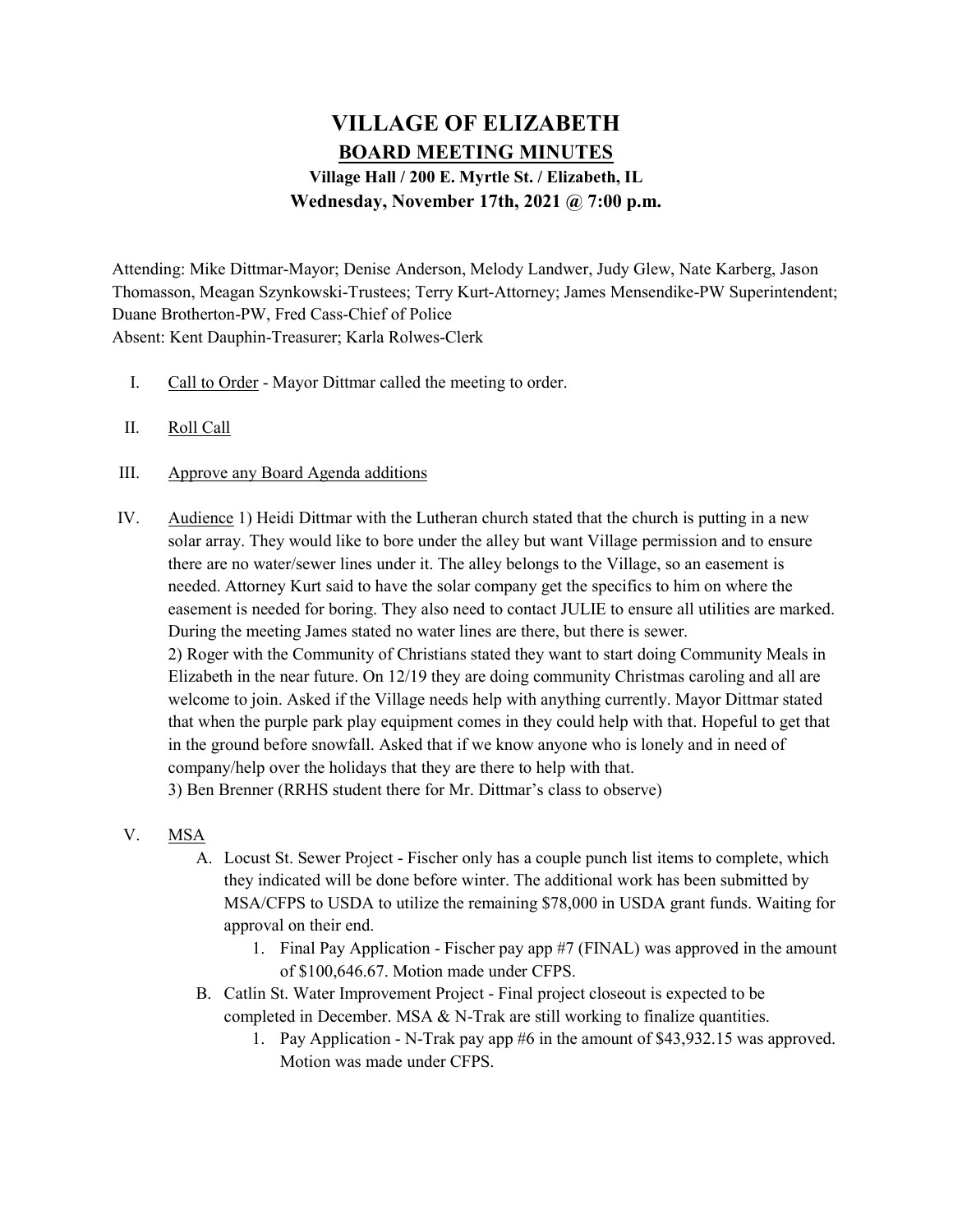- 2. Change Order Motion to approve Change Order #2 in the amount of \$12,604 (for additional excavation, aggregate, PCC driveway and sidewalk quantities) 1st Jason. 2nd Meagan. Roll call vote. All ayes. Motion carried.
- C. Splash Pad Project This project will now be closed out. Jared confirmed that the invoice to Engle Plumbing can now be paid in the amount of \$23,910.75 (original invoice was for \$27,030.75).
	- 1. Final Pay Application Fischer pay app #6 (FINAL) in the amount of \$46,061.75 was approved. Motion was made under CFPS. Change Order #3 (FINAL) for a deduction in the amount of \$27,836.75 from Engle's Plumbing) was approved. Motion made under CFPS.
- D. Downtown Sidewalk Project- MSA continues work on alignment, profiles and initial CADD work. Next step will be to discuss water main re-routing.
- E. IEPA Landfill #2 (remove from agenda?) The Village did not approve the estimate from MSA (\$38,500).
- F. GIS Mapping & Development The Village is currently reviewing the data and maps. Progress continues.
- VI. CFPS, Inc.
	- A. Locust St. Sewer Project (USDA) Motion to approve draw #11 in the amount of \$113,468.87. 1st Jason. 2nd Melody. Roll call vote. All ayes. Motion carried.
	- B. Water Improvement Project (IEPA Loan#17-5615) Motion to approve loan request #6 in the amount of \$68,558.35 (includes N-Trak pay app #6 for 43,932.15, MSA inv #10 for 11,001.20 & CFPS inv #3 for 13,625.00) 1st Meagan. 2nd Judy. Roll call vote. All ayes. Motion carried.
	- C. Splash Pad Update (OSLAD) Motion to approve Fischer pay app #6 (FINAL) in the amount of \$46,061.75. and Change Order #3 (FINAL) 1st Meagan. 2nd Nate. Roll call vote. All ayes. Motion carried.
	- D. Downtown Sidewalk Project No update
	- E. DCEO Grant #HR210018 No update; Mike said if we don't hear back from Lisa (DNR contact) by end of the week to advise so he can reach out to Andrew Chesney.
	- F. Lead service lines Add to PW agenda for next month. This will be removed from the board agenda moving forward.
	- G. Unsewered Community Grant Waiting for this program to become active. This will remain on the agenda.
	- H. Well House Improvement Project Dan will be sending a letter to IEPA on our behalf stating that the funds earmarked for this project can be de-obligated for this FY and postponed to next FY (June 2022).
- VII. Police Report Chief Cass explained his plan for monthly reports at the meetings. They will include much of what Chief Toot did, but in addition, will reflect time spent at the schools (RR, CTE, NWSE).
- VIII. Minutes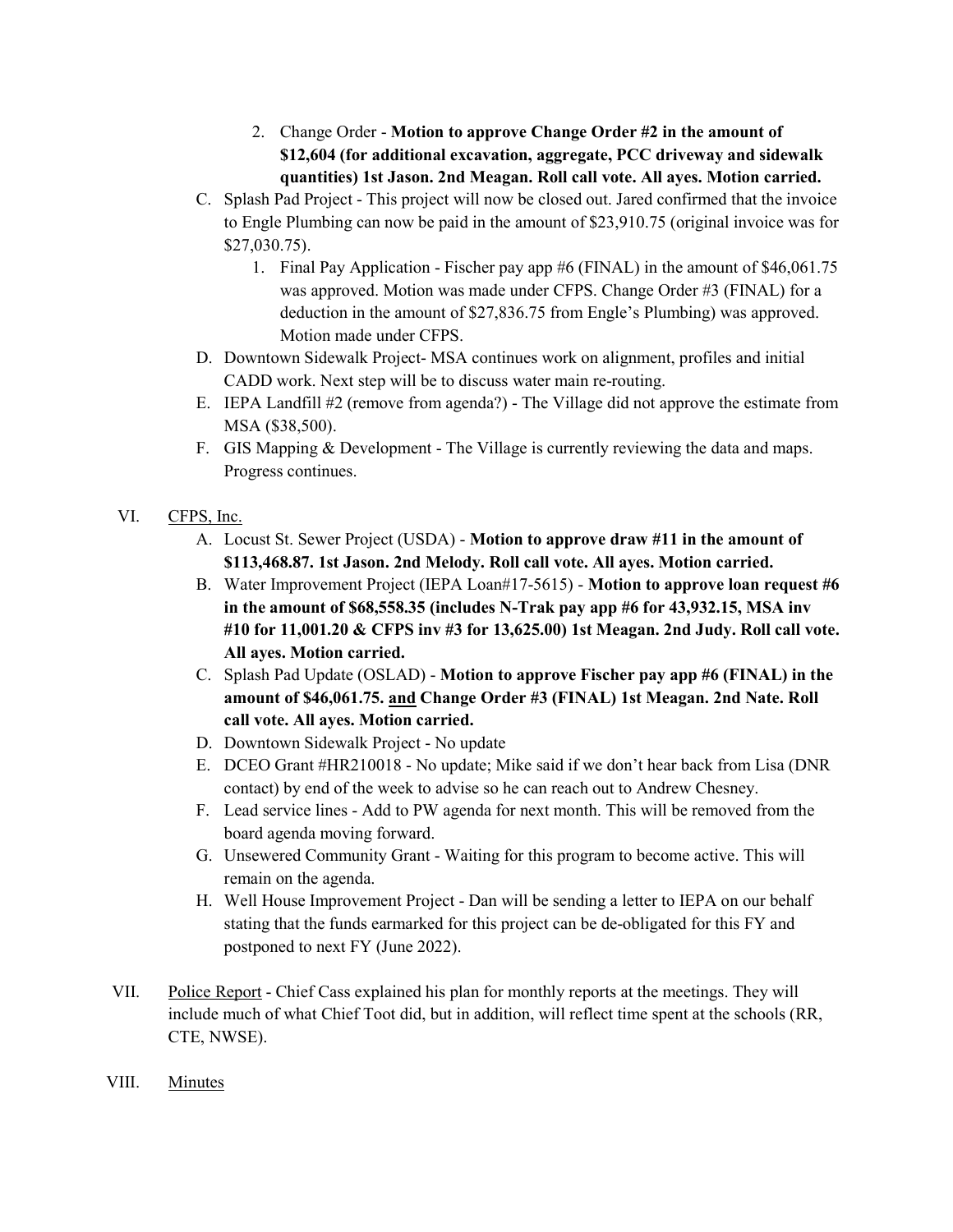- A. Regular / October 2021 Motion to approve. 1st Denise. 2nd Melody. All ayes. Motion carried.
- B. Special Board Meeting Minutes from 11/8/21 Motion to approve. 1st Judy. 2nd Meagan. All ayes. Motion carried.
- IX. Consent Agenda Motion to approve all items. 1st Jason. 2nd Nate. Roll call vote. All ayes. Motion carried.
	- A. TIF Redevelopment Agreement for Steve McIntyre (E town bldg) with a reimbursement of \$12,644.68 over 5 years (2,528.94/yr) beginning in 2021
	- B. Ordinance for the above Redevelopment Agreement (McIntyre) (2021-1117A)
	- C. Basketball Program AD (\$125)
	- D. Pro-rate Liquor License Fees at 33% of normal annual cost (Small Town Saloon \$330, Cajun Jacks \$330, Jugs Main St. Tap \$330, E-Town \$165, Hwy 20 Brewing Co. \$165, The Little Keg \$165) \*Karla will send a letter to notify businesses the first week of December\*

## X. Finances

- A. Treasurer's Report Mayor Dittmar reviewed Kent's report in his absence. Motion to approve. 1st Judy. 2nd Melody. All ayes. Motion carried.
- B. Payment of Bills (totaling \$32,715.62) Motion to approve. 1st Meagan. 2nd Melody. Roll call vote. All ayes. Motion carried.
- C. Budget Keeping an eye on the sewer fund as it was \$10k under at the last quarterly meeting. Everything else is doing well.

## XI. Committee Reports

- A. Public Works
- B. Administrative
- C. Economic Development
- XII. Attorney Comments
	- A. 407 W. Catlin St. The closing is scheduled for 11/19 at 1:00. Terry will email the documents needing signatures to Judy Glew (filling in for Karla this week). Peggy will come into the office and sign the applicable documents so she doesn't need to attend the closing. Karla will need to print a check for Beyer's Monday when she returns. Terry to confirm the amount. Mayor Dittmar and Attorney Kurt both confirmed that Beyer's do not get the check until they vacate 407 W. Catlin.
	- B. Amended Ordinance verbiage on 10-4-3 (Signs/Commercial & Industrial) Motion to approve the change to allow for variances approved by the board. 1st Melody. 2nd Melody. Roll call vote. All ayes. Motion carried. (2021-1117B)
	- C. Discussion on the *Emergency Management Agency Act* tax levy letter from Angie Kaiser - Terry will consult with Angie on this and follow up next month as to whether the Village should levy for this or not.

XIII. Old Business (Other than Committee Mtg Minutes/Consent Agenda)